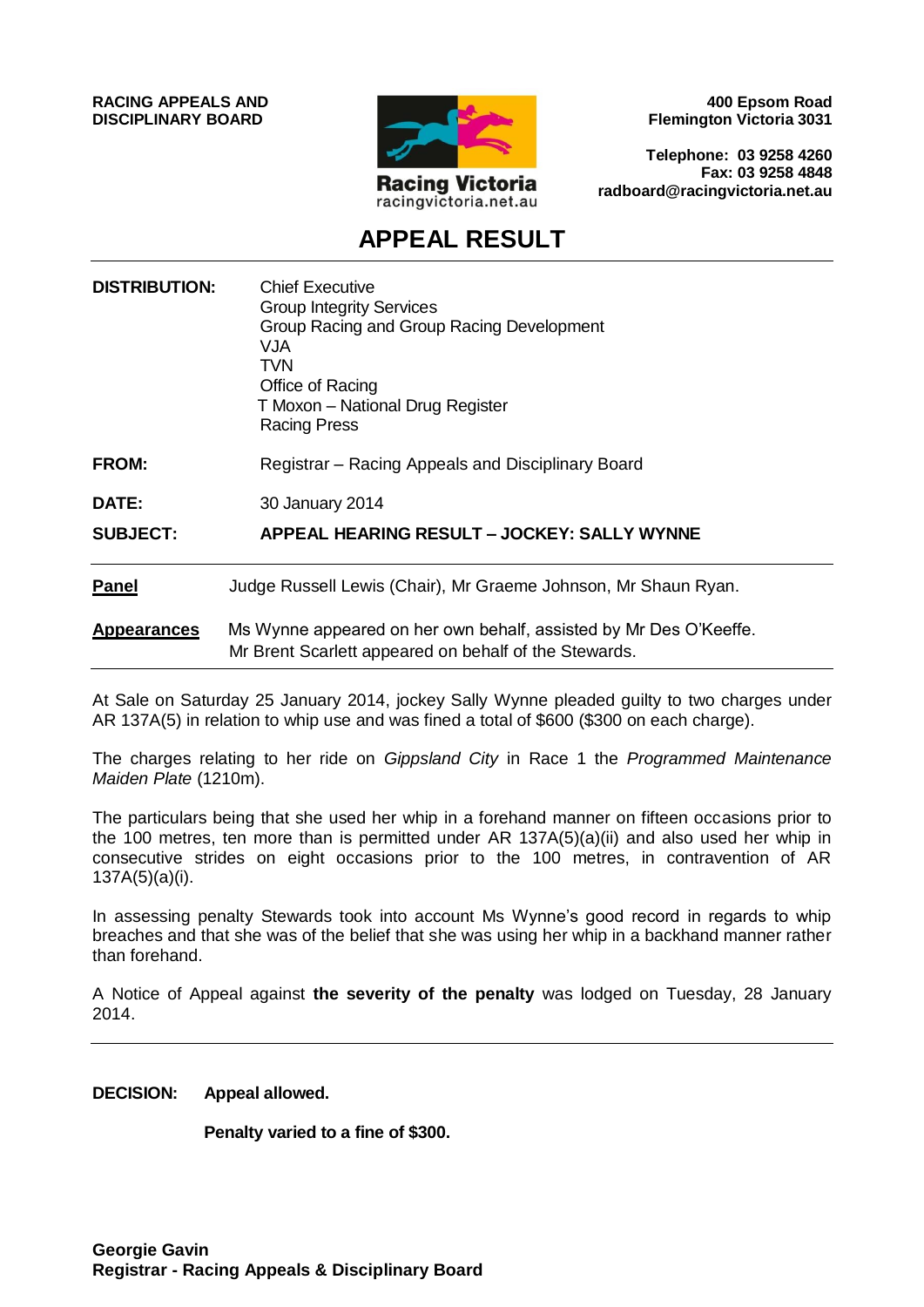# **TRANSCRIPT OF PROCEEDINGS**

## **RACING APPEALS AND DISCIPLINARY BOARD**

\_\_\_\_\_\_\_\_\_\_\_\_\_\_\_\_\_\_\_\_\_\_\_\_\_\_\_\_\_\_\_\_\_\_\_\_\_\_\_\_\_\_\_\_\_\_\_\_\_\_\_\_\_\_\_\_\_\_\_\_\_\_\_

**HIS HONOUR JUDGE R.P.L. LEWIS, Chairman MR G. JOHNSON MR S. RYAN** 

#### **EXTRACT OF PROCEEDINGS**

**DECISION** 

### **IN THE MATTER OF THE PROGRAMMED MAINTENANCE MAIDEN PLATE AT SALE ON 25/1/14**

**JOCKEY: SALLY WYNNE** 

#### **MELBOURNE**

#### **THURSDAY, 30 JANUARY 2014**

MR B. SCARLETT appeared on behalf of the RVL Stewards

MS S. WYNNE appeared on her own behalf, assisted by MR D. O'KEEFFE